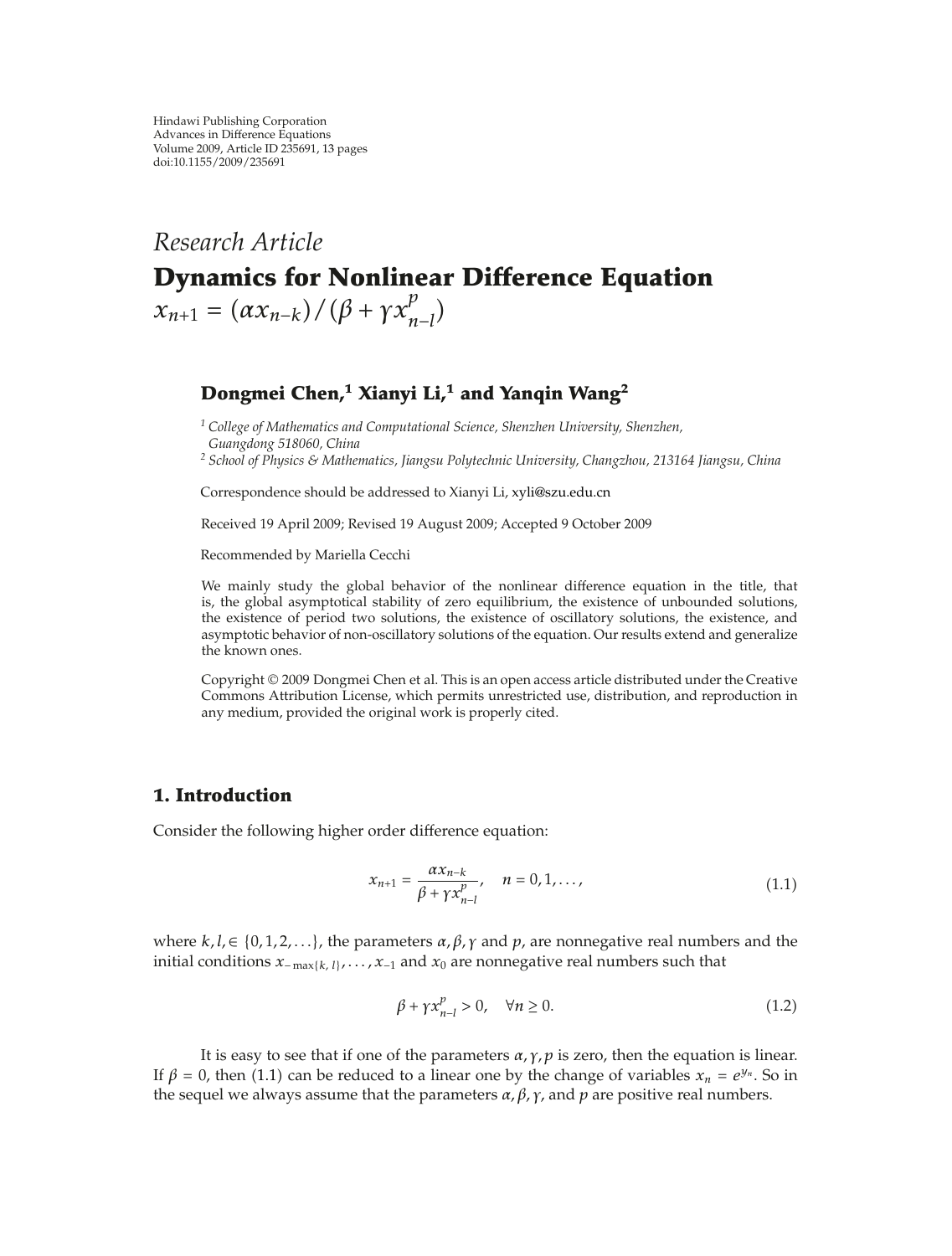The change of variables  $x_n = (\beta/\gamma)^{1/p} y_n$  reduces (1.1) into the following equation:

$$
y_{n+1} = \frac{ry_{n-k}}{1+y_{n-l}^p}, \quad n = 0, 1, ..., \tag{1.3}
$$

where  $r = \alpha/\beta > 0$ .

Note that  $\overline{y}_1 = 0$  is always an equilibrium point of (1.3). When  $r > 1$ , (1.3) also possesses the unique positive equilibrium  $\overline{y}_2 = (r-1)^{1/p}$ .<br>The linearized equation of (1.3) about the equilibri

The linearized equation of (1.3) about the equilibrium point  $\overline{y}_1 = 0$  is

$$
z_{n+1} = rz_{n-k}, \quad n = 0, 1, ..., \tag{1.4}
$$

so, the characteristic equation of (1.3) about the equilibrium point  $\overline{y}_1 = 0$  is either, for  $k \ge l$ ,

$$
\lambda^{k+1} - r = 0,\tag{1.5}
$$

or, for *k < l,*

$$
\lambda^{l-k} \left( \lambda^{k+1} - r \right) = 0. \tag{1.6}
$$

The linearized equation of (1.3) about the positive equilibrium point  $\overline{y}_2 = (r-1)^{1/p}$ has the form

$$
z_{n+1} = -\frac{p(r-1)}{r}z_{n-l} + z_{n-k}, \quad n = 0, 1, ..., \tag{1.7}
$$

with the characteristic equation either, for  $k \geq l$ ,

$$
\lambda^{k+1} + \frac{p(r-1)}{r} \lambda^{k-l} - 1 = 0 \tag{1.8}
$$

or, for *k < l,*

$$
\lambda^{l+1} - \lambda^{l-k} + \frac{p(r-1)}{r} = 0.
$$
 (1.9)

When  $p = 1$ ,  $k, l \in \{0, 1\}$ , (1.1) has been investigated in [1–4]. When  $k = 1$ ,  $l = 2$ , (1.1) reduces to the following form:

$$
x_{n+1} = \frac{\alpha x_{n-1}}{\beta + \gamma x_{n-2}^p}, \quad n = 0, 1, \dots
$$
 (1.10)

El-Owaidy et al. [3] investigated the global asymptotical stability of zero equilibrium, the periodic character and the existence of unbounded solutions of (1.10).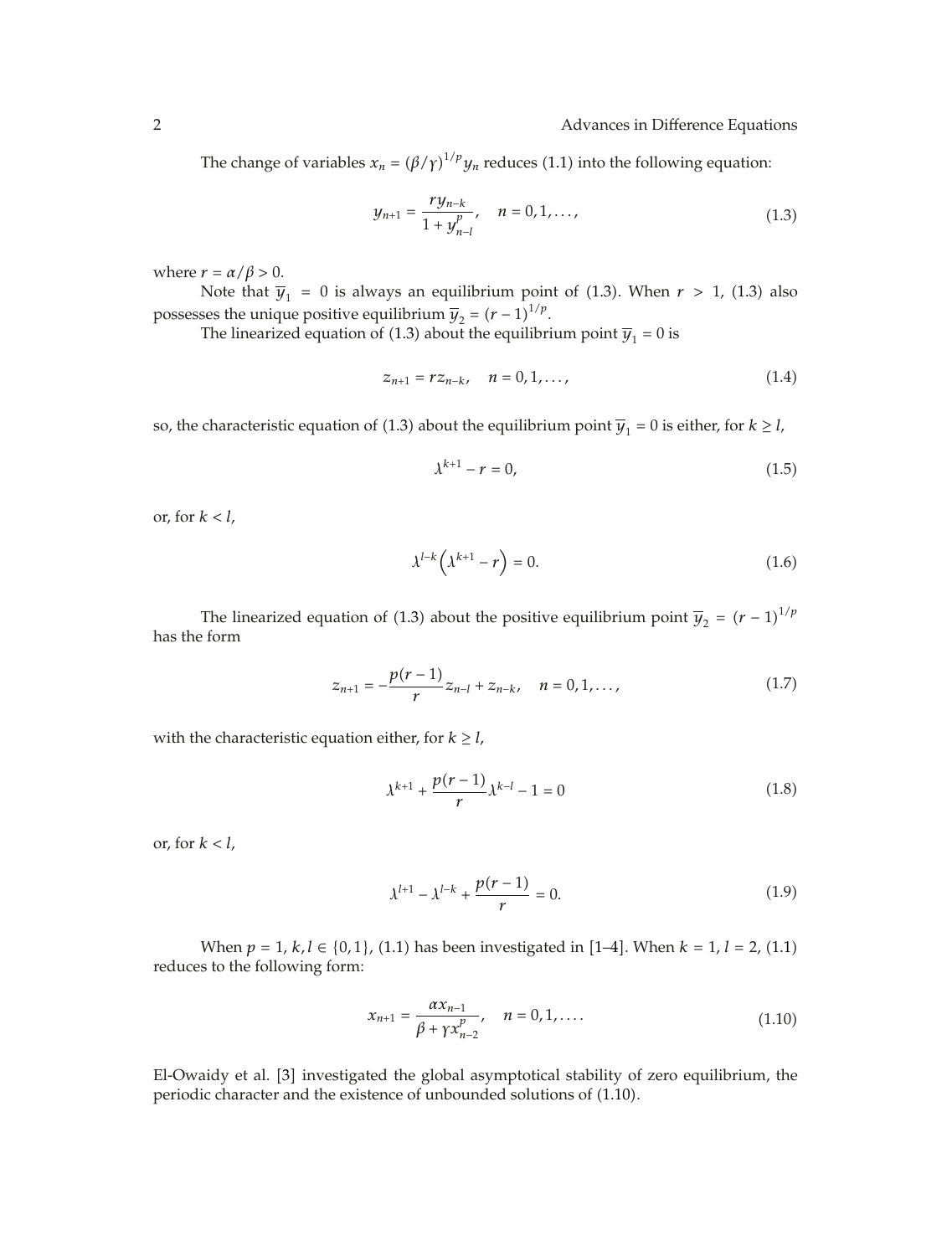On the other hand, when  $k = 0$ ,  $p = 1$ , (1.1) is just the discrete delay logistic model investigated in  $[4, P_{75}]$ . Therefore, it is both theoretically and practically meaningful to study  $(1.1).$ 

Our aim in this paper is to extend and generalize the work in  $[3]$ . That is, we will investigate the global behavior of 1.1, including the global asymptotical stability of zero equilibrium, the existence of unbounded solutions, the existence of period two solutions, the existence of oscillatory solutions, the existence and asymptotic behavior of nonoscillatory solutions of the equation. Our results extend and generalize the corresponding ones of [3].

For the sake of convenience, we now present some definitions and known facts, which will be useful in the sequel.

Consider the difference equation

$$
x_{n+1} = F(x_n, x_{n-1}, \dots, x_{n-k}), \quad n = 0, 1, \dots,
$$
 (1.11)

where  $k \geq 1$  is a positive integer, and the function *F* has continuous partial derivatives.

A point  $\bar{x}$  is called an equilibrium of (1.11) if

$$
\overline{x} = F(\overline{x}, \dots, \overline{x}). \tag{1.12}
$$

That is,  $x_n = \overline{x}$  for  $n > 0$  is a solution of (1.11), or equivalently,  $\overline{x}$  is a fixed point of *F*. The linearized equation of (1.11) associated with the equilibrium point  $\bar{x}$  is

$$
y_{n+1} = \sum_{i=0}^{k} \frac{\partial F}{\partial u_i}(\overline{x}, \dots, \overline{x}) y_{n-i}, \quad n = 0, 1, \dots
$$
 (1.13)

We need the following lemma.

**Lemma 1.1** (see [4–6]). (i) If all the roots of the polynomial equation

$$
\lambda^{k+1} - \sum_{i=0}^{k} \frac{\partial F}{\partial u_i}(\overline{x}, \dots, \overline{x}) \lambda^{k-i} = 0
$$
 (1.14)

*lie in the open unit disk*  $|\lambda| < 1$ *, then the equilibrium*  $\bar{x}$  *of* (1.11) *is locally asymptotically stable.* 

(ii) If at least one root of  $(1.11)$  has absolute value greater than one, then the equilibrium  $\bar{x}$  of 1.11 *is unstable.*

For the related investigations for nonlinear difference equations, see also  $[7-11]$  and the references cited therein.

#### **2. Global Asymptotic Stability of Zero Equilibrium**

In this section, we investigate global asymptotic stability of zero equilibrium of 1.3. We first have the following results.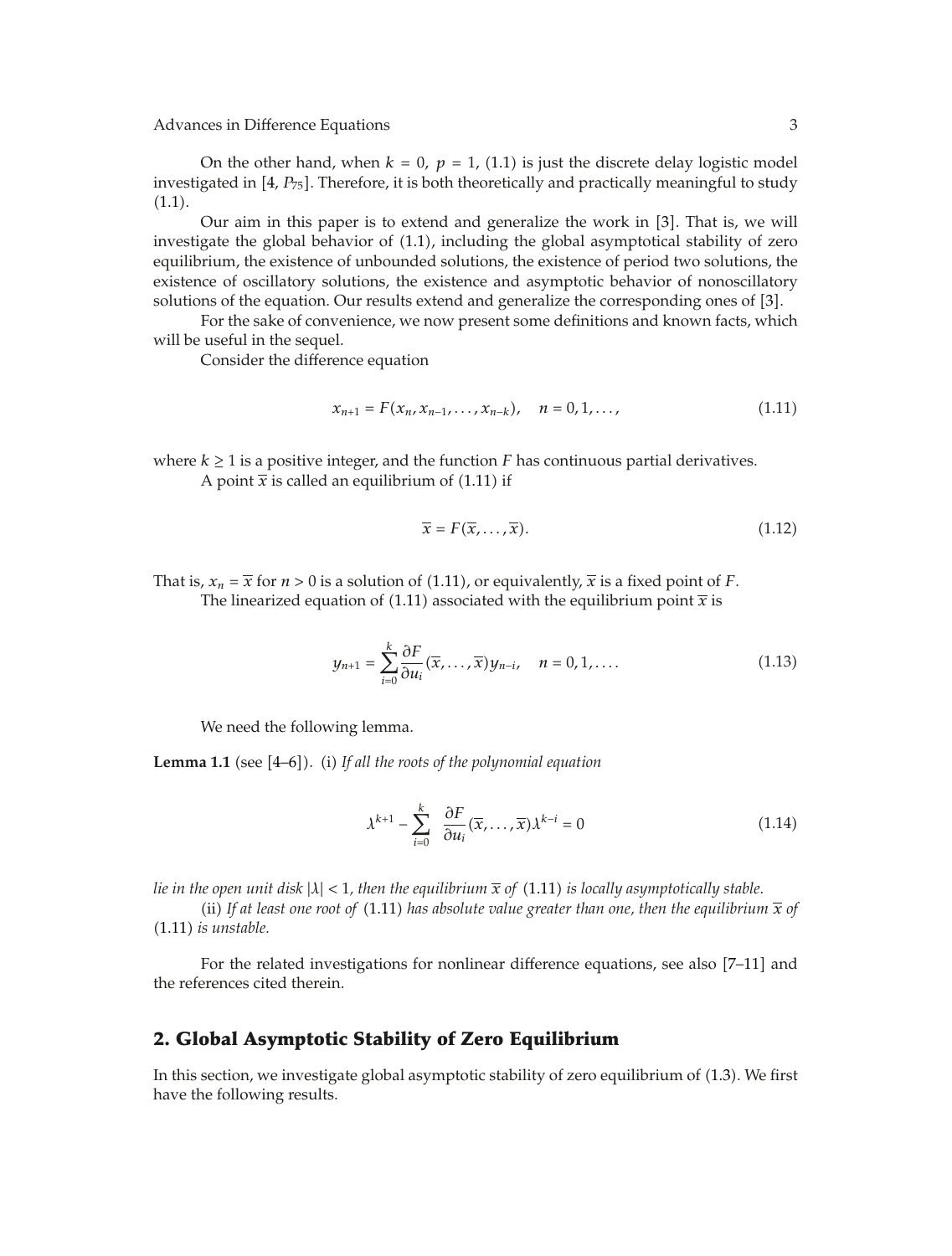**Lemma 2.1.** *The following statements are true.*

- (a) If  $r < 1$ , then the equilibrium point  $\overline{y}_1 = 0$  of (1.3) is locally asymptotically stable.
- (b) If  $r > 1$ , then the equilibrium point  $\overline{y}_1$  of (1.3) is unstable. Moreover, for  $k < l$ , (1.3) has a *l* <sup>−</sup> *k-dimension local stable manifold and a k* <sup>1</sup>*-dimension local unstable manifold.*
- (c) If  $r > 1$ ,  $k$  is odd and  $l$  is even, then the positive equilibrium point  $\overline{y}_2 = (r 1)^{1/p}$  of (1.3) is unstable. *is unstable.*

*Proof.* (a) When  $r < 1$ , it is clear from (1.5) and (1.6) that every characteristic root  $\lambda$  satisfies  $|\lambda|^{k+1} = r < 1$  or  $|\lambda| = 0$ , and so, by Lemma 1.1(i),  $\overline{y}_1$  is locally asymptotically stable.

(b) When  $r > 1$ , if  $k \geq l$ , then it is clear from (1.5) that every characteristic root  $\lambda$ satisfies  $|\lambda|^{k+1} = r > 1$ , and so, by Lemma 1.1(ii),  $\overline{y}_1$  is unstable. If  $k < l$ , then (1.6) has *l* − *k* characteristic roots *λ* satisfying  $|\lambda|^{l-k} = 0 < 1$ , which corresponds to a  $(l-k)$ -dimension local stable manifold of (1.3), and  $k+1$  characteristic roots *λ* satisfying  $|1|^{k+1} = r > 1$ , which local stable manifold of (1.3), and  $k + 1$  characteristic roots  $\lambda$  satisfying  $|\lambda|^{k+1} = r > 1$ , which corresponds to a  $(k + 1)$ -dimension local unstable manifold of  $(1.3)$ .

(c) If *k* is odd and *l* is even, then, regardless of  $k \geq l$  or  $k < l$ , correspondingly, the characteristic equation (1.8) or (1.9) always has one characteristic root  $\lambda$  lying the interval  $(-\infty, -1)$ . It follows from Lemma 1.1(ii) that  $\overline{v}_0$  is unstable.  $(-∞, -1)$ . It follows from Lemma 1.1(ii) that  $\overline{y}_2$  is unstable.

*Remark* 2.2. Lemma 2.1(a) includes and improves  $[3,$  Theorem  $3.1(i)$ . Lemma 2.1(b) and (c) include and generalize  $[3,$  Theorem  $3.1$ (ii) and (iii)], respectively.

Now we state the main results in this section.

**Theorem 2.3.** Assume that  $r < 1$ , then the equilibrium point  $\overline{y}_1 = 0$  of (1.3) is globally *asymptotically stable.*

*Proof.* We know from Lemma 2.1 that the equilibrium point  $\overline{y}_1 = 0$  of (1.3) is locally asymptotically stable. It suffices to show that  $\lim_{n\to\infty} y_n = 0$  for any nonnegative solution  ${y_n}_{n=-\max\{k,l\}}^{\infty}$  of (1.3).

Since

$$
0 \le y_{n+1} = \frac{ry_{n-k}}{1+y_{n-l}^p} \le ry_{n-k} \le y_{n-k},
$$
\n(2.1)

*{y*<sub>−*j*</sub>*k*(*k*+1)*i*</sub>}<sup>∞</sup> converges for any *j* ∈ {0*,* 1*,...,k*}. Let  $\lim_{i\to\infty}$ *y*<sub>−*j*+(*k*+1)*i*</sub> =  $\alpha_{-j}$ *, j* ∈ {0*,* 1*,...,k*}*,* then

$$
\alpha_0 = \frac{r\alpha_0}{1 + \alpha_{-1-l}^p}, \dots, \alpha_{l+1-k} = \frac{r\alpha_{l+1-k}}{1 + \alpha_{-k}^p}, \alpha_{l-k} = \frac{r\alpha_{l-k}}{1 + \alpha_0^p}, \dots, \alpha_{-k} = \frac{r\alpha_{-k}}{1 + \alpha_{-l}^p}.
$$
(2.2)

Thereout, one has

$$
\alpha_{-k} = \alpha_{-k+1} = \dots = \alpha_0 = 0, \tag{2.3}
$$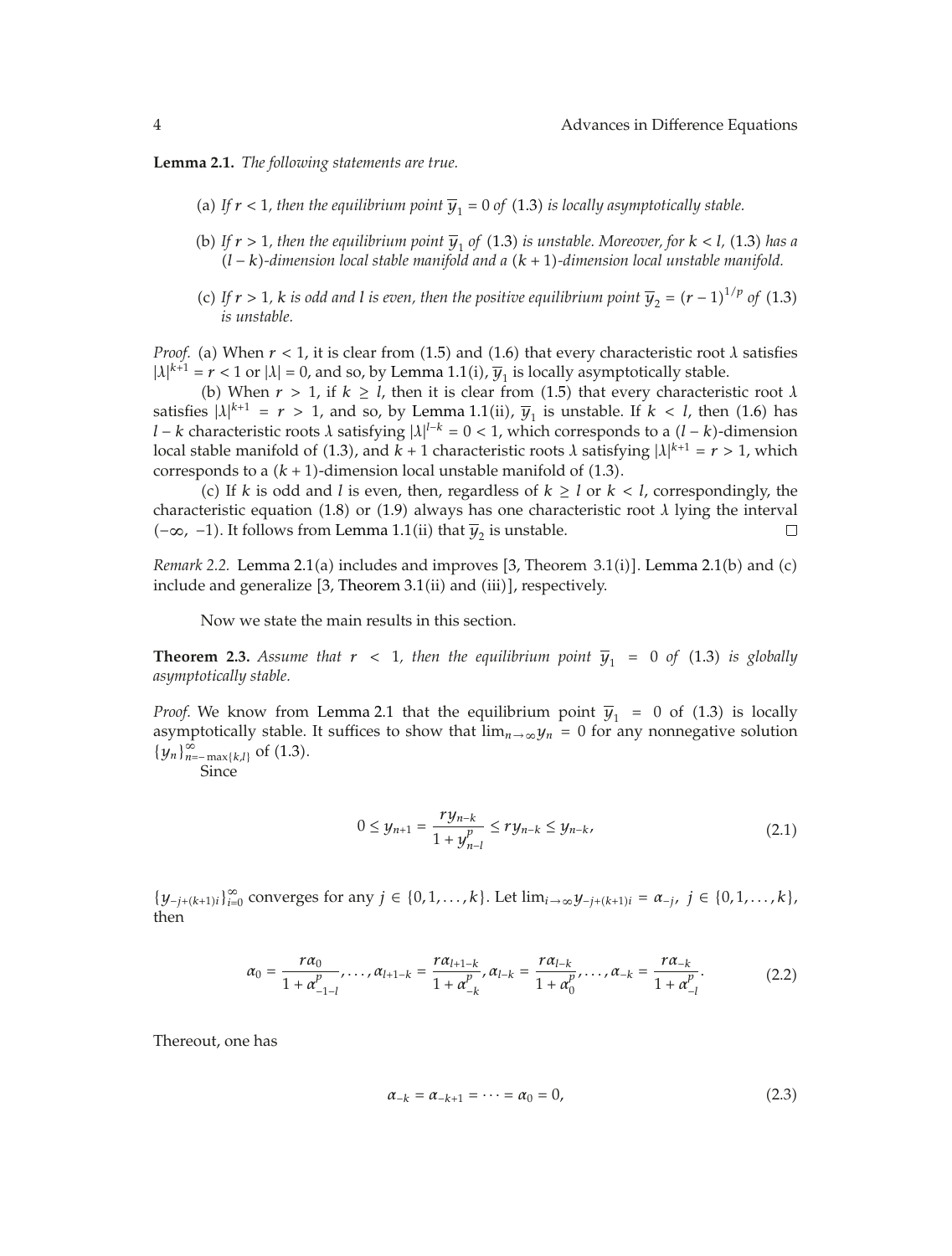that is,

$$
\lim_{i \to \infty} y_{-j+(k+1)i} = 0, \quad \text{for any } j \in \{0, 1, ..., k\},
$$
 (2.4)

which implies  $\lim_{n\to\infty} y_n = 0$ . The proof is over.

*Remark 2.4.* Theorem 2.3 includes [3, Theorem 3.3].

## **3. Existence of Eventual Period Two Solution**

In this section, one studies the eventual nonnegative prime period two solutions of 1.3. A solution  $\{x_n\}_{n=-\max\{k,l\}}^{\infty}$  of (1.3) is said to be eventual prime periodic two solution if there exists an *n*<sup>0</sup> ∈ { − max{*k,l*}*,* − max{*k,l*} + 1*,...*} such that  $x_{n+2} = x_n$  for  $n \ge n_0$  and  $x_{n+1} \ne x_n$ holds for all  $n \geq n_0$ .

**Theorem 3.1.** (a) Assume *k* is odd and *l* is even, then (1.3) possesses eventual prime period two *solutions if and only if*  $r = 1$ *.* 

b *Assume k is odd and l is odd, then* 1.3 *possesses eventual prime period two solutions if and only if r >* <sup>1</sup>*.*

c *Assume k is even and l is even. Then the necessary condition for* 1.3 *to possess eventual prime period two solutions is*  $r^2(p-2) > p$  *and*  $r^p > \max\{(p/(p-2))^{p-2}r^2, (p-1)r^2 - p\}$ .<br>(d) Assume k is gren and l is odd. Then (1.3) has no greatual prime period two solu

d *Assume k is even and l is odd. Then,* 1.3 *has no eventual prime period two solutions.*

*Proof.* (a) If (1.3) has the eventual nonnegative prime period two solution  $\ldots$ ,  $\varphi$ ,  $\psi$ ,  $\varphi$ ,  $\psi$ , ..., then, we eventually have  $\varphi = r\varphi/(1 + \psi^p)$  and  $\psi = r\psi/(1 + \varphi^p)$ . Hence,

$$
\varphi(1 - r + \varphi^p) = 0, \qquad \varphi(1 - r + \varphi^p) = 0.
$$
\n(3.1)

If  $r \neq 1$ , then we can derive from (3.1) that  $\varphi = 0$  if  $\psi = 0$  or vice versa, which contradicts the assumption that  $\ldots$ ,  $\varphi$ ,  $\psi$ ,  $\varphi$ ,  $\psi$ ,  $\ldots$  is the eventual prime period two solution of (1.3). So,  $\varphi \varphi \neq 0$ . Accordingly,  $1 - r + \varphi^p = 0$  and  $1 - r + \varphi^p = 0$ , which indicate that  $\varphi = \varphi$  when  $r > 1$  or that  $\varphi$  and  $\psi$  do not exist when  $r < 1$ , which are also impossible. Therefore,  $r = 1$ .

Conversely, if  $r = 1$ , then choose the initial conditions such as  $y_{-k} = y_{-k+2} = \cdots = 0$  and  $y_{-k+1} = y_{-k+3} = \cdots = y_0 = \varphi > 0$ , or such as  $y_{-k} = y_{-k+2} = \cdots = \varphi > 0$  and  $y_{-k+1} = y_{-k+3} = \cdots = y_{-k+2}$  $y_0 = 0$ . We can see by induction that  $\ldots$ , 0*,*  $\varphi$ , 0*,*  $\varphi$ ,  $\ldots$  is the prime period two solution of (1.3).

(b) Let  $\ldots$ ,  $\varphi$ ,  $\varphi$ ,  $\varphi$ ,  $\varphi$ , ... be the eventual prime period two solution of (1.3), then, it holds eventually that  $\varphi = r\varphi/(1 + \varphi^p)$  and  $\psi = r\psi/(1 + \psi^p)$ . Hence,

$$
\varphi(1 - r + \varphi^p) = 0, \qquad \varphi(1 - r + \varphi^p) = 0.
$$
\n(3.2)

If  $r \le 1$ , then  $\varphi = \varphi = 0$ . This is impossible. So  $r > 1$ . Moreover,  $\varphi = 0$  and  $\psi = (r-1)^{1/p}$ or *ψ* = 0 and *φ* =  $(r - 1)^{1/p}$ , that is, ..., 0,  $(r - 1)^{1/p}$ , 0,  $(r - 1)^{1/p}$  ··· is the prime period two solution of (1.3) solution of  $(1.3)$ .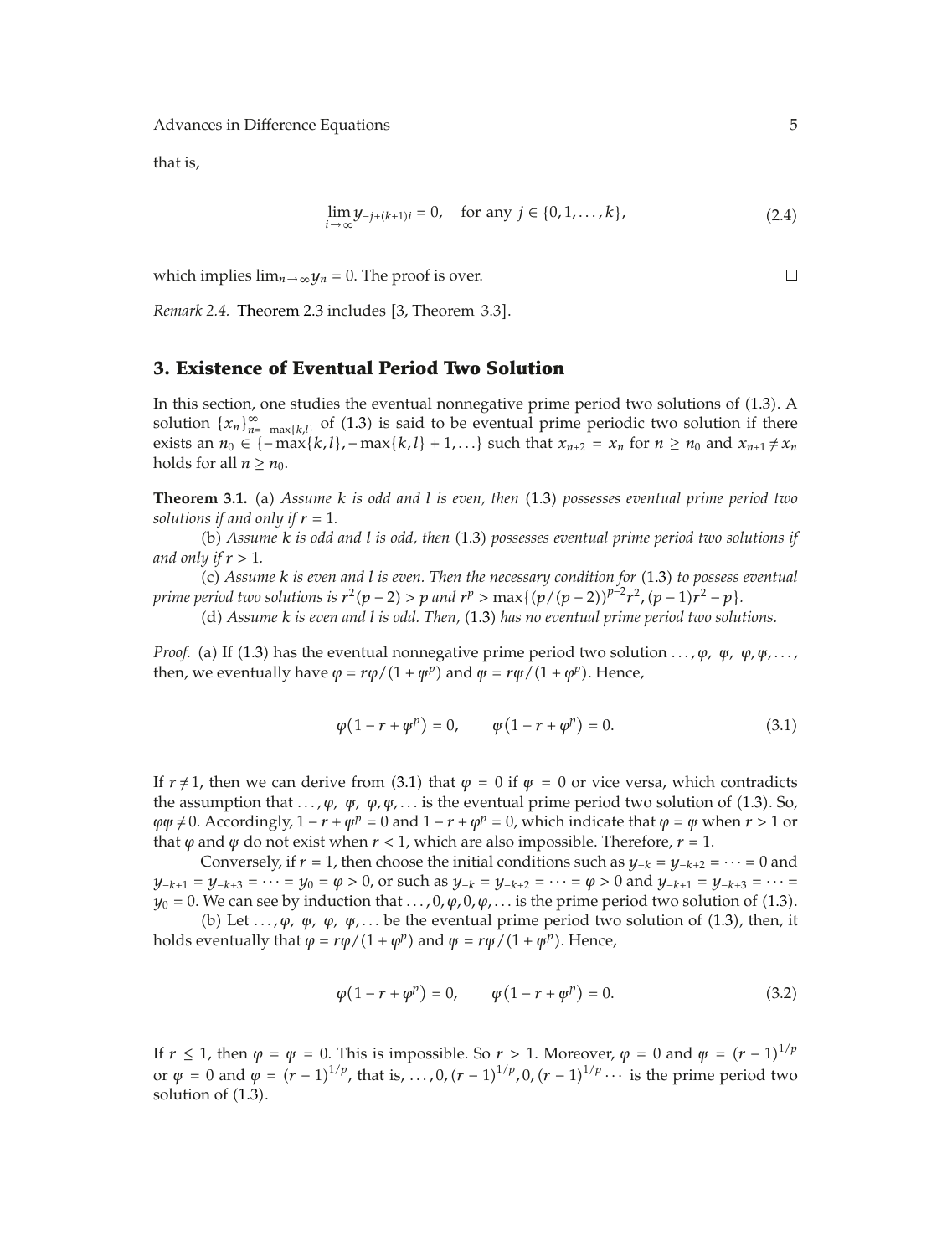$(c)$  Assume that  $(1.3)$  has the eventual nonnegative prime period two solution  $\ldots, \varphi, \psi, \varphi, \psi, \ldots$ , then eventually

$$
\varphi = \frac{r\psi}{1 + \psi^p}, \qquad \psi = \frac{r\varphi}{1 + \varphi^p}.
$$
\n(3.3)

Obviously,  $\varphi = 0$  implies  $\psi = 0$  or vice versa. This is impossible. So  $\varphi \psi > 0$ . It is easy to see from (3.3) that  $\varphi$  and  $\psi$  satisfy the equation

$$
g(y) = (1 + yp)p-1 [1 - r2 + yp] + rp yp = 0,
$$
 (3.4)

that is,  $\varphi$  and  $\psi$  are two distinct positive roots of  $g(y) = 0$ . From (3.4) we can see that  $g(y) = 0$ does not have two distinct positive roots at all when  $r \leq 1$ , alternatively, (1.3) does not have the nonnegative prime period two solution at all when *r*  $\leq$  1. Therefore, we assume *r* > 1 in the following. the following.

Let  $1 + y^p = x$  in (3.4), then the equation  $f(x) = x^p - r^2 x^{p-1} + r^p(x-1) = 0$ ,  $x > 1$ , has at least two distinct positive roots.

By simple calculation, one has

$$
f'(x) = px^{p-2} \left[ x - \frac{(p-1)r^2}{p} \right] + r^p, \qquad f''(x) = p(p-1)x^{p-3} \left[ x - \frac{(p-2)r^2}{p} \right]. \tag{3.5}
$$

If  $(p-1)r^2/p \le 1$ , we can see  $f'(x) > 0$  for all  $x \in (1, \infty)$ . This means that  $f(x)$  is strictly increasing in the interval  $(1, ∞)$  and hence the equation,  $f(x) = x^p - r^2x^{p-1} + r^p(x-1) = 0, x > 1$ , cannot have two distinct positive roots. So, next we consider *p* <sup>−</sup> <sup>1</sup>*r*2*/p >* 1, which implies *p* > 1. Denote  $x_0 = (p - 2)r^2/p$ . We need to discuss several cases, respectively, as follows.

*Case 1.* It holds that  $x_0 \leq 1$ . Then  $f''(x) > 0$  for all  $x \in (1, \infty)$ , hence,  $f(x)$  is convex. Again, *f*(1) =  $1 - r^2 < 0$ . So it is impossible for *f*(*x*) to have two distinct positive roots.

*Case 2.* It holds that  $x_0 > 1$  and  $f'(x_0) = r^p[1 - ((p-2)/p)^{p-2}r^{p-2}] \ge 0$ . Then, for  $x > x_0$ ,  $f'(x) > 0$  and so  $f'(x) > 0$  and so  $f'(x) > 0$ , At this  $f''(x) > 0$  and so  $f'(x) > f'(x_0) \ge 0$ ; for  $1 < x < x_0$ ,  $f''(x) < 0$  and so  $f'(x) > f'(x_0) \ge 0$ . At this time, one always has  $f'(x) \ge f'(x_0) \ge 0$ . Then  $f(x)$  cannot have two distinct positive roots.

*Case 3.* It holds that  $x_0 > 1$ ,  $f'(x_0) < 0$  and  $f'(1) = p - (p - 1)r^2 + r^p \le 0$ . Then, for  $1 < x < x_0$ ,  $f''(x) < 0$  and so  $f'(x) < f'(1) < 0$  and honce  $f(x) < f(x) < f(1) - 1 - r^2 < 0$ , that is  $f(x) = 0$  $f''(x) < 0$  and so  $f'(x) < f'(1) \le 0$  and hence  $f(x_0) < f(x) < f(1) = 1 - r^2 < 0$ , that is,  $f(x) = 0$  has no solutions for  $1 < x < x_0$ ; for  $x > x_0$ ,  $f''(x) > 0$ , that is,  $f(x)$  is convex for  $x > x_0$ . has no solutions for  $1 < x < x_0$ ; for  $x > x_0$ ,  $f''(x) > 0$ , that is,  $f(x)$  is convex for  $x > x_0$ . Noticing  $f(x_0) < 0$ , it is also impossible for  $f(x)$  to have two distinct positive roots for  $x > x_0$ .

*Case 4.* It holds that  $x_0 > 1$ ,  $f'(x_0) < 0$  and  $f'(1) = p - (p - 1)r^2 + r^p > 0$ . This is only case where  $f(x)$  could have two distinct positive roots which implies  $r^2(n-2) > p$  and case where  $f(x)$  could have two distinct positive roots, which implies  $r^2(p-2) > p$  and  $r^p$  > max{ $(p/(p-2))^{p-2}r^2$ ,  $(p-1)r^2 - p$ }.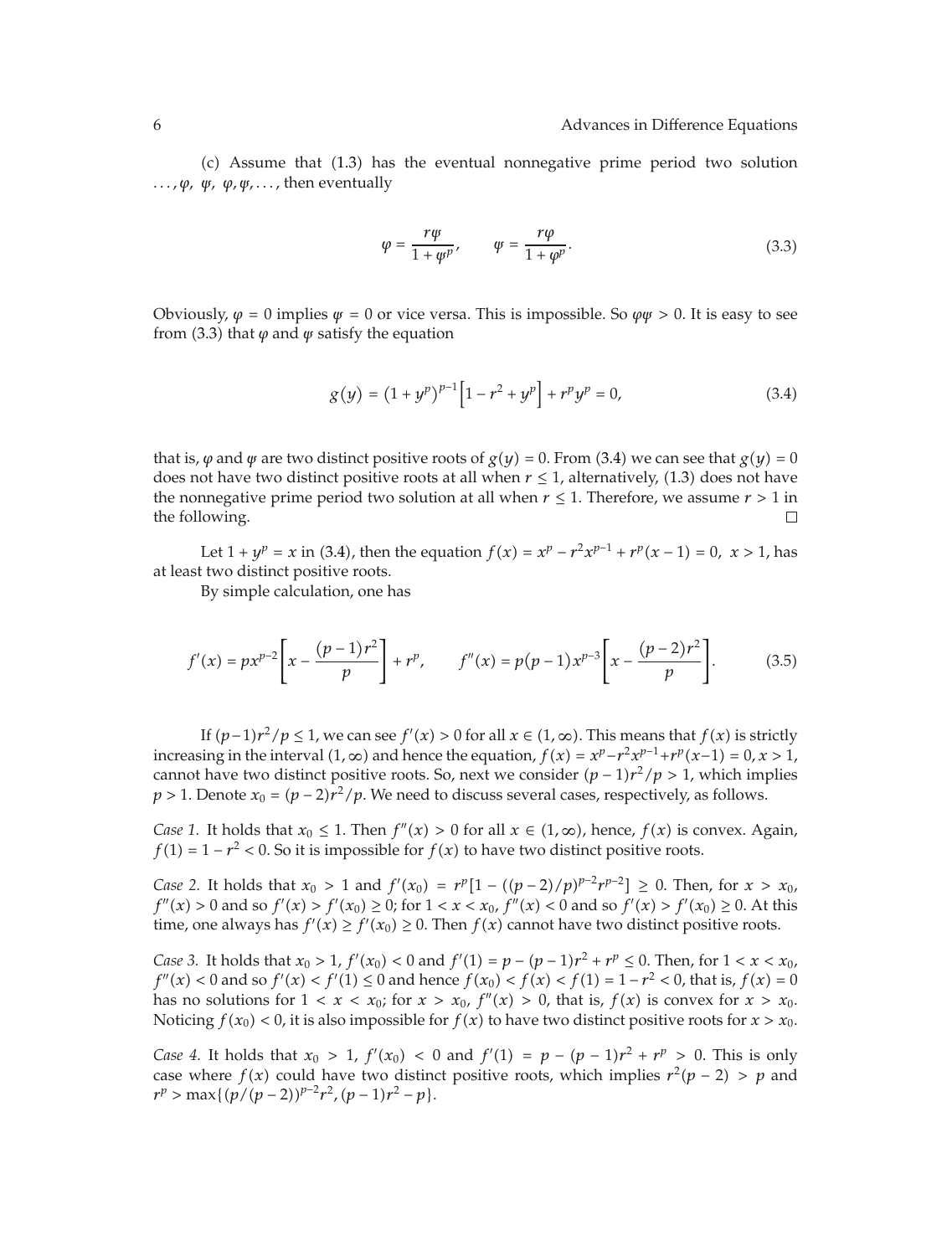d Let *...*, *ϕ*, *ψ*, *ϕ*, *ψ*,*...* be the eventual nonnegative prime period two solution of 1.3, then, it is eventually true that

$$
\varphi = \frac{r\psi}{1 + \varphi^p}, \qquad \psi = \frac{r\varphi}{1 + \varphi^p}.
$$
\n(3.6)

It is easy to see that  $\varphi > 0$  and  $\psi > 0$ . So, we have

$$
\varphi^p (1 + \varphi^p)^{p+1} + r^p (1 - r^2 + \varphi^p) = 0,
$$
  

$$
\varphi^p (1 + \varphi^p)^{p+1} + r^p (1 - r^2 + \varphi^p) = 0,
$$
 (3.7)

that is,  $\varphi$  and  $\psi$  are two distinct positive roots of  $h(x) = x^p(1 + x^p)^{p+1} + r^p(1 - r^2 + x^p) = 0$ .<br>Obviously when  $r < 1$  the  $h(x) = 0$  bes no positive roots Obviously, when  $r \leq 1$ , the  $h(x) = 0$  has no positive roots.

Now let  $r > 1$  and set  $1 + x^p = y$ . Then the function,  $f(y) = y^{p+2} - y^{p+1} + yr^p - r^{p+2}$ ,  $y > 1$ , has at least two distinct positive roots. However,  $f'(y) = y^p[(p+2)y - (p+1)] + r^p > 0$  for any<br>*y*  $\in (1, \infty)$ , which indicates that  $f(x)$  is strictly increasing in the interval  $(1, \infty)$ . This implies *y* ∈ (1, ∞), which indicates that *f*(*y*) is strictly increasing in the interval (1, ∞). This implies that the function  $f(y)$  does not have two distinct positive roots at all in the interval  $(1, \infty)$ . In turn, (1.3) does not have the prime period two solution when  $r > 1$ .

#### **4. Existence of Oscillatory Solution**

For the oscillatory solution of  $(1.3)$ , we have the following results.

**Theorem 4.1.** *Assume*  $r > 1$ , *k is odd and l is even. Then, there exist solutions*  $\{y_n\}_{n=-\max\{k,l\}}^{\infty}$  *of*  $(3, 2)$  *l*  $i, l = 1, \ldots, l = 1, \ldots, l = 1, \ldots, l = 1, \ldots, l = 1, \ldots, l = 1, \ldots, l = 1, \ldots, l = 1, \ldots, l = 1, \ldots, l =$ (1.3) *which oscillate about*  $\overline{y}_2 = (r - 1)^{1/p}$  *with semicycles of length one.* 

*Proof.* We only prove the case where  $k \geq l$  (the proof of the case where  $k < l$  is similar and will be omitted). Choose the initial values of  $(1.3)$  such that

$$
y_{-k}, y_{-k+2}, \dots, y_{-1} \le \overline{y}_2, \qquad y_{-k+1}, y_{-k+3}, \dots, y_0 \ge \overline{y}_2, \tag{4.1}
$$

or

$$
y_{-k}, y_{-k+2}, \dots, y_{-1} \ge \overline{y}_2 \qquad y_{-k+1}, y_{-k+3}, \dots, y_0 \le \overline{y}_2. \tag{4.2}
$$

We will only prove the case where  $(4.1)$  holds. The case where  $(4.2)$  holds is similar and will be omitted. According to  $(1.3)$ , one can see that

$$
y_1 = \frac{ry_{-k}}{1 + y_{-l}^p} < y_{-k} \le \overline{y}_2, \qquad y_2 = \frac{ry_{-k+1}}{1 + y_{1-l}^p} \ge y_{-k+1} \ge \overline{y}_2, \\
y_k = \frac{ry_{-1}}{1 + y_{k-1-l}^p} < y_{-1} \le \overline{y}_2, \qquad y_{k+1} = \frac{ry_0}{1 + y_{k-l}^p} \ge y_0 \ge \overline{y}_2. \tag{4.3}
$$

So, the proof follows by induction.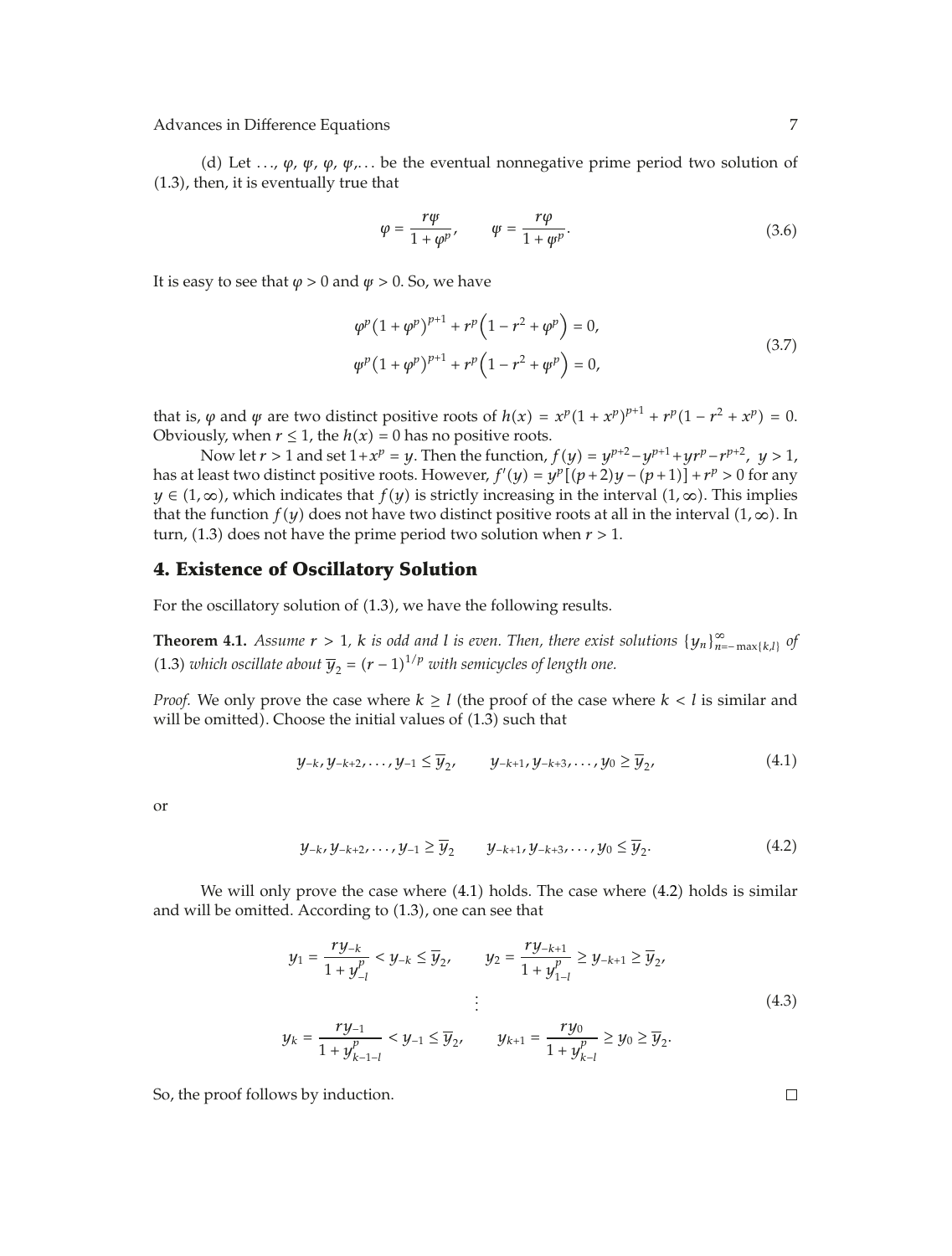## **5. Existence of Unbounded Solution**

With respect to the unbounded solutions of  $(1.3)$ , the following results are derived.

**Theorem 5.1.** *Assume*  $r > 1$ *, k is odd, and l is even, then* (1.3) possesses unbounded solutions.

*Proof.* We only prove the case where  $k \geq l$  (the proof of the case where  $k < l$  is similar and will be omitted). Choose the initial values of  $(1.3)$  such that

$$
0 < y_{-k}, y_{-k+2}, \dots, y_{-1} < \overline{y}_{2}, \qquad y_{-k+1}, y_{-k+3}, \dots, y_0 > \overline{y}_2. \tag{5.1}
$$

In the following, assume *j* ≥ −*k*. From the proof of Theorem 4.1, one can see that  $y_j < \overline{y}_2$ when *j* is odd and that  $y_j > \overline{y}_2$  for *j* even. Together with

$$
y_{j+(k+1)(i+1)} = \frac{ry_{j+(k+1)i}}{1+y_{k-l+j+(k+1)i}^p},\tag{5.2}
$$

It is derived that

$$
0 < y_{j+(k+1)(i+1)} < y_{j+(k+1)i} < \overline{y}_2 \quad \text{for } j \text{ odd},
$$
\n
$$
y_{j+(k+1)(i+1)} > y_{j+(k+1)i} > \overline{y}_2 \quad \text{for } j \text{ even}.
$$
\n
$$
(5.3)
$$

So,  $\{y_{j+(k+1)i}\}_{i=0}^{\infty}$  is decreasing for *j* odd whereas  $\{y_{j+(k+1)i}\}_{i=0}^{\infty}$  is increasing for *j* even. Let

$$
\lim_{i \to \infty} y_{j+(k+1)i} = \alpha_j, \quad \forall j \ge -k,
$$
\n(5.4)

then one has

- (1)  $0 \le \alpha_j < \overline{y}_2$  for *j* odd and  $\overline{y}_2 < \alpha_j \le \infty$  for *j* even,
- (2)  $\alpha_j = \alpha_{j+(k+1)i}, \ j \in \{-k, -k+1, \ldots\}, \ i \in \{0, 1, \ldots\}.$

Now, either  $\alpha_i = \infty$  for some even *j* in which case the proof is complete, or  $\alpha_i < \infty$  for all even *j*. We shall prove that this latter is impossible. In fact, we prove that  $\alpha_j = \infty$  for all even *j*.

Assume  $\alpha_j < \infty$  for some even  $j \ge -k$ , then one has, by  $(5.2)$ ,  $\alpha_j = (r\alpha_j)/(1 + \alpha_{j+k-l}^{\mu})$ . *jk*−*l* Noticing (1), one hence further gets  $\alpha_{j+k-l} = \overline{y}_2$ . However  $j + k - l$  is odd, according to (1),  $\alpha_{j,k-l} \in \overline{y}_j$ . This is a contradiction  $\alpha_{j+k-l}$  <  $\overline{y}_2$ . This is a contradiction.

Therefore,  $\alpha_j = \infty$  for any even *j*. Accordingly,  $\{y_{j+(k+1)(i+1)}\}$  are unbounded subsequences of this solution  $\{y_n\}$  of (1.3) for even *j*. Simultaneously, for odd *j*, we get

$$
\alpha_j = \lim_{i \to \infty} y_{j+(k+1)i} = \lim_{i \to \infty} y_{k+1+j+(k+1)i} = \lim_{i \to \infty} \frac{ry_{j+(k+1)i}}{1+y_{k-l+j+(k+1)i}^p} = 0.
$$
\n(5.5)

The proof is complete.

*Remark 5.2.* Theorem 5.1 includes and generalizes [3, Theorem 3.5].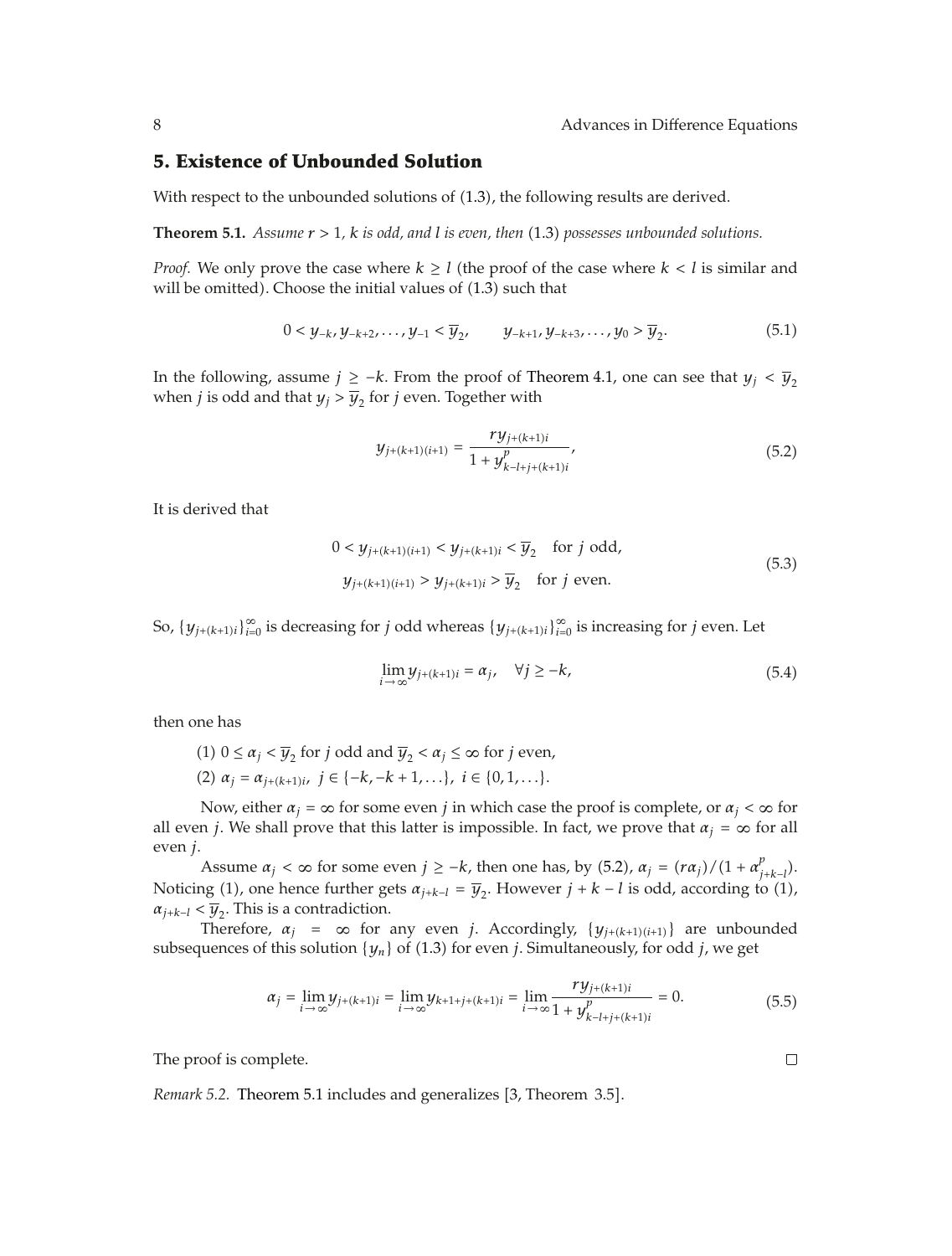## **6. Existence and Asymptotic Behavior of Nonoscillatory Solution**

In this section, we consider the existence and asymptotic behavior of nonoscillatory solution of 1.3. Because all solutions of 1.3 are nonnegative, relative to the zero equilibrium point  $\overline{y}_1$ , every solution of (1.3) is a positive semicycle, a trivial nonoscillatory solution! Thus, it suffices to consider the positive equilibrium  $\overline{y}_2$  when studying the nonoscillatory solutions of 1.3. At this time, *r >* 1.

Firstly, we have the following results.

**Theorem 6.1.** *Every nonoscillatory solution of* (1.3) *with respect to*  $\overline{y}_2$  *approaches*  $\overline{y}_2$ *.* 

*Proof.* Let  $\{y_n\}_{n=-\max\{k,l\}}^{\infty}$  be any one nonoscillatory solution of (1.3) with respect to  $\overline{y}_2$ . Then, there exists an  $y_2 \in \{-\max\{k,l\} - \max\{k,l\} + 1\}$ , such that there exists an  $n_0 \in \{-\max\{k, l\}, -\max\{k, l\} + 1, \ldots\}$  such that

$$
y_n \ge \overline{y}_2 \quad \text{for } n \ge n_0 \tag{6.1}
$$

or

$$
y_n < \overline{y}_2 \quad \text{for } n \ge n_0. \tag{6.2}
$$

We only prove the case where  $(6.1)$  holds. The proof for the case where  $(6.2)$  holds is similar and will be omitted. According to (6.1), for  $n \ge n_0 + \max\{k, l\}$ , one has

$$
y_{n+1} = \frac{ry_{n-k}}{1 + y_{n-l}^p} \le y_{n-k}.\tag{6.3}
$$

So,  $\{y_{j+(k+1)i}\}_{i=0}^{\infty}$  is decreasing for  $j \in \{-\max\{k,l\}, -\max\{k,l\}+1,\ldots,-1,0\}$  with upper bound  $\overline{u}$ . Hence,  $\lim_{k \to \infty} u_k g_k$  are exists and is finite. Denote  $\overline{y}_2$ . Hence,  $\lim_{i\to\infty} y_{j+(k+1)i}$  exists and is finite. Denote

$$
\lim_{i \to \infty} y_{j+(k+1)i} = \alpha_j, \quad j \in \{-\max\{k, l\}, -\max\{k, l\} + 1, \dots, -1, 0\}.
$$
 (6.4)

Then  $\alpha_j \geq \overline{y}_2$ . Taking limits on both sides of (1.3), we can derive

$$
\alpha_j = \overline{y}_2 \quad \text{for } j \in \{-\max\{k, l\}, -\max\{k, l\} + 1, \dots, -1, 0\},\tag{6.5}
$$

which shows  $\lim_{n\to\infty} y_n = \overline{y}_2$  and completes this proof.

A problem naturally arises: are there nonoscillatory solutions of 1.3? Next, we will positively answer this question. Our result is as follows.

**Theorem 6.2.** *However* 1.3 *possesses asymptotic solutions with a single semicycle (positive semicycle or negative semicycle).*

The main tool to prove this theorem is to make use of Berg' inclusion theorem [12]. Now, for the sake of convenience of statement, we first state some preliminaries. For this,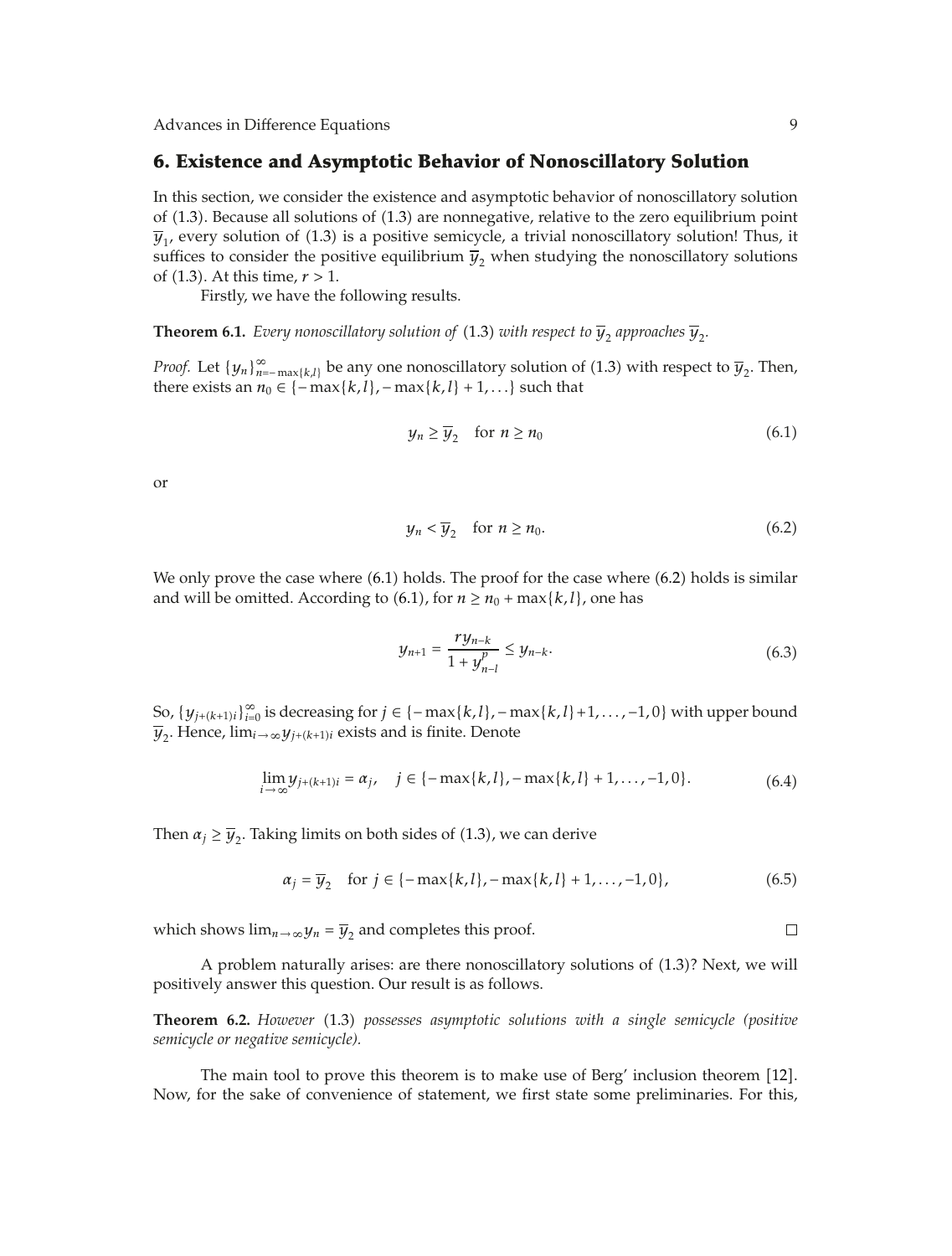refer also to [13]. Consider a general real nonlinear difference equation of order  $m \geq 1$  with the form

$$
F(x_n, x_{n+1}, \dots, x_{n+m}) = 0,
$$
\n(6.6)

where  $F : \mathbb{R}^{m+1} \mapsto \mathbb{R}$ ,  $n \in \mathbb{N}_0$ . Let  $\varphi_n$  and  $\varphi_n$  be two sequences satisfying  $\varphi_n > 0$  and  $\varphi_n = o(\varphi_n)$ as  $n \to \infty$ . Then (maybe under certain additional conditions), for any given  $\epsilon > 0$ , there exist a solution  $\{x_n\}_{n=-1}^{\infty}$  of  $(6.6)$  and an  $n_0(\epsilon) \in \mathbb{N}$  such

$$
\varphi_n - \epsilon \varphi_n \le x_n \le \varphi_n + \epsilon \varphi_n, \quad n \ge n_0(\epsilon).
$$
 (6.7)

Denote

$$
X(\epsilon) = \{x_n : \varphi_n - \epsilon \varphi_n \le x_n \le \varphi_n + \epsilon \varphi_n, \ n \ge n_0(\epsilon)\},\tag{6.8}
$$

which is called an asymptotic stripe. So, if  $x_n \in X(\epsilon)$ , then it is implied that there exists a real sequence  $C_n$  such that  $x_n = \varphi_n + C_n \varphi_n$  and  $|C_n| \leq \epsilon$  for  $n \geq n_0(\epsilon)$ .

We now state the inclusion theorem [12].

**Lemma 6.3.** Let  $F(\omega_0, \omega_1, \dots, \omega_m)$  be continuously differentiable when  $\omega_i = y_{n+i}$ , for  $i =$ 0, 1, ...,  $m$ , and  $y_n \in X(1)$ . Let the partial derivatives of F satisfy

$$
F_{\omega_i}(y_n, y_{n+1}, \dots, y_{n+m}) \sim F_{\omega_i}(\varphi_n, \varphi_{n+1}, \dots, \varphi_{n+m})
$$
\n
$$
(6.9)
$$

*as*  $n \to \infty$  *uniformly in*  $C_j$  *for*  $|C_j| \leq 1$ ,  $n \leq j \leq n + m$ , as far as  $F_{\omega_i} \neq 0$ . Assume that there exist a *sequence*  $f_n > 0$  *and constants*  $A_0, A_1, \ldots, A_m$  *such that* 

$$
F(\varphi_n, \dots, \varphi_{n+m}) = o(f_n),
$$
  
\n
$$
\varphi_{n+i} F_{w_i}(\varphi_n, \dots, \varphi_{n+m}) \sim A_i f_n
$$
\n(6.10)

*for*  $i = 0, 1, \ldots, m$  *as*  $n \to \infty$ *, and suppose there exists an integer s, with*  $0 \le s \le m$ *, such that* 

$$
|A_0| + \dots + |A_{s-1}| + |A_{s+1}| + \dots + |A_m| < |A_s|.\tag{6.11}
$$

*Then, for sufficiently large*  $n$ *, there exists a solution*  $\{x_n\}_{n=1}^{\infty}$  *of (6.6) satisfying (6.7).* 

*Proof of Theorem 6.2.* We only prove the case where  $k \geq l$  (the proof of the case where  $k < l$  is similar and will be omitted). Put  $x_n = y_n - \overline{y}$  ( $\overline{y}_2$  is denoted into  $\overline{y}$  for short). Then (1.3) is transformed into

$$
(x_{n+k+1}+\overline{y})(1+(x_{n+k-l}+\overline{y})^p) - r(x_n+\overline{y}) = 0, \quad n = -k, -k+1, .... \tag{6.12}
$$

An approximate equation of  $(6.12)$  is

$$
z_{n+k+1}(1+\overline{y}^p) + p\overline{y}^p z_{n+k-l} - r z_n = 0, \quad n = -k, -k+1, \dots,
$$
 (6.13)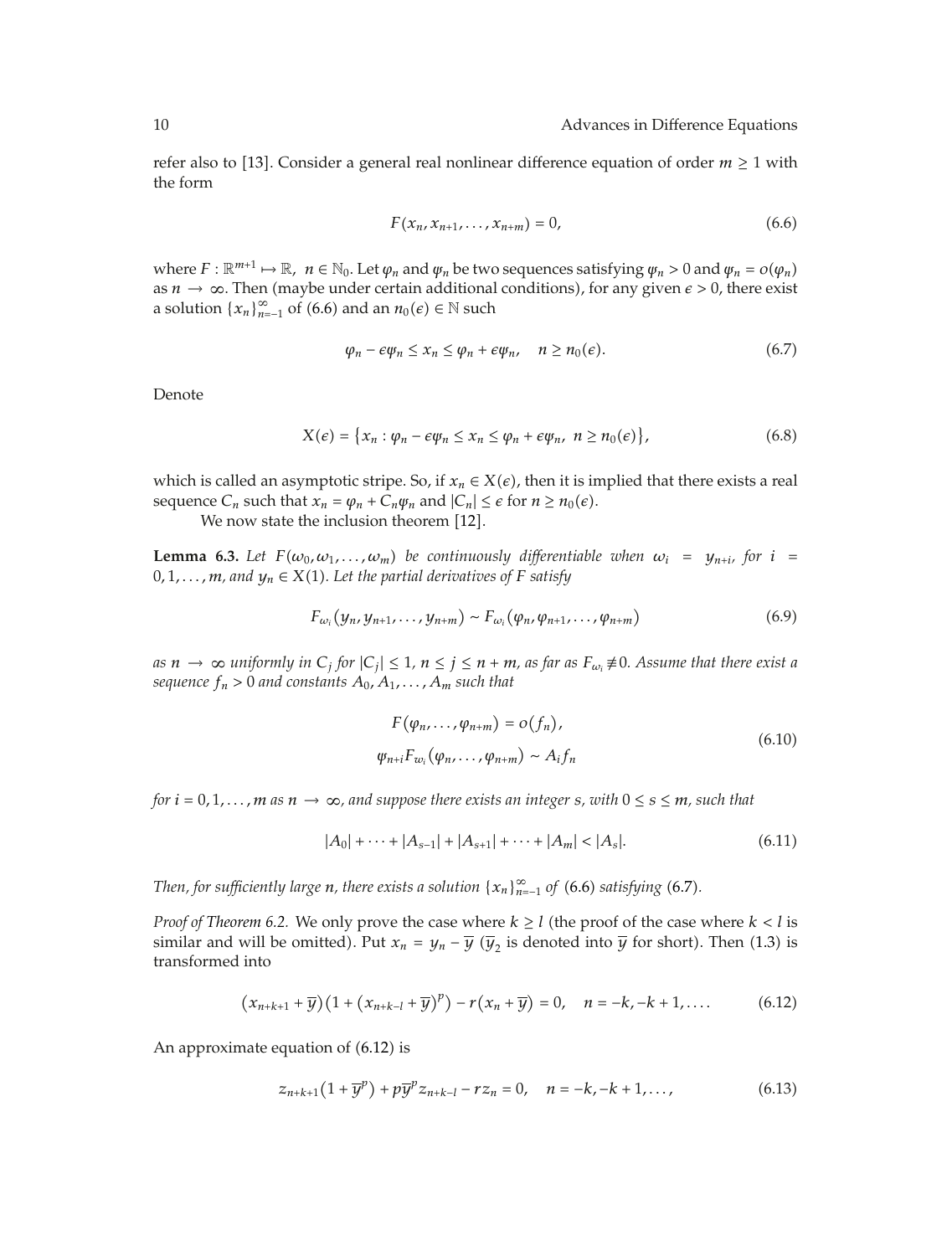provided that  $x_n \to 0$  as  $n \to \infty$ . The general solution of (6.13) is

$$
z_n = \sum_{i=0}^{k} c_i t_i^n,
$$
\n(6.14)

where  $c_i \in \mathbb{C}$  and  $t_i$ ,  $i = 0, 1, \ldots, k$ , are the  $k + 1$  roots of the polynomial

$$
P(t) = t^{k+1} \left( 1 + \overline{y}^p \right) + p \overline{y}^p t^{k-l} - r = r t^{k+1} + p(r-1) t^{k-l} - r. \tag{6.15}
$$

Obviously,  $P(0)P(1) = -rp(r-1) < 0$ . So,  $P(t) = 0$  has a positive root *t* lying in the interval  $(0, 1)$ . Now, choose the solution  $z_n = t^n$  for this  $t \in (0, 1)$ . For some  $\lambda \in (1, 2)$ , define the sequences  $\{a_n\}$  and  $\{w_n\}$  respectively as follows: sequences  $\{\varphi_n\}$  and  $\{\psi_n\}$ , respectively, as follows:

$$
\varphi_n = t^n, \qquad \varphi_n = t^{\lambda n}.\tag{6.16}
$$

Obviously,  $\psi_n > 0$  and  $\psi_n = o(\psi_n)$  as  $n \to \infty$ . Now, define again the function

$$
F(\omega_0, \omega_1, \ldots, \omega_{k-l}, \ldots, \omega_{k+1}) = (\omega_{k+1} + \overline{y})(1 + (\omega_{k-l} + \overline{y})^p) - r(\omega_0 + \overline{y}). \tag{6.17}
$$

Then the partial derivatives of *F* w.r.t.  $\omega_0$ ,  $\omega_1$ , ...,  $\omega_{k+1}$ , respectively, are

$$
F_{\omega_0} = -r,
$$
  
\n
$$
F_{\omega_{k-l}} = p(\omega_{k+1} + \overline{y})(\omega_{k-l} + \overline{y})^{p-1},
$$
  
\n
$$
F_{\omega_{k+1}} = 1 + (\omega_{k-l} + \overline{y})^p,
$$
  
\n
$$
F_{\omega_i} = 0, \quad i = 1, ..., k, \quad i \neq k-l.
$$
\n(6.18)

When *y<sub>n</sub>* ∈ *X*(1), *y<sub>n</sub>* ∼ *ϕ<sub>n</sub>*. So, *F<sub>ωi</sub>*(*y<sub>n</sub>*, *y<sub>n+1</sub>*,...,*y<sub>n+k+1</sub>*) ∼ *F<sub>ωi</sub>*(*ϕ<sub>n</sub>*, *ϕ<sub>n+1</sub>*,...,*ϕ*<sub>*n+k+1*</sub>), *i* = 0.1 *k* + 1 as *n* → ∞ uniformly in C, for |C,| < 1 *n* < *i* < *n* + *k* + 1 0, 1, ...,  $k + 1$ , as  $n \to \infty$  uniformly in  $C_j$  for  $|C_j| \leq 1$ ,  $n \leq j \leq n + k + 1$ .

Moreover, from the definition of the function  $F$  and  $(6.17)$  and  $(6.18)$ , after some calculation, we find

$$
F(\varphi_n, \varphi_{n+1}, \dots, \varphi_{n+k+1}) = (t^{n+k+1} + \overline{y}) \Big( 1 + (t^{n+k-1} + \overline{y})^p \Big) - r(t^n + \overline{y}),
$$
  
\n
$$
\varphi_n F_{\omega_0}(\varphi_n, \varphi_{n+1}, \dots, \varphi_{n+k+1}) = -rt^{\lambda n},
$$
  
\n
$$
\varphi_{n+k-l} F_{\omega_{k-l}}(\varphi_n, \varphi_{n+1}, \dots, \varphi_{n+k+1}) = t^{\lambda(n+k-l)} \Big( p(t^{n+k+1} + \overline{y}) (t^{n+k-l} + \overline{y})^{p-1} \Big),
$$
  
\n
$$
\varphi_{n+k+1} F_{\omega_{k+1}}(\varphi_n, \varphi_{n+1}, \dots, \varphi_{n+k+1}) = t^{\lambda(n+k+1)} \Big( 1 + (t^{n+k-l} + \overline{y})^p \Big).
$$
  
\n(6.19)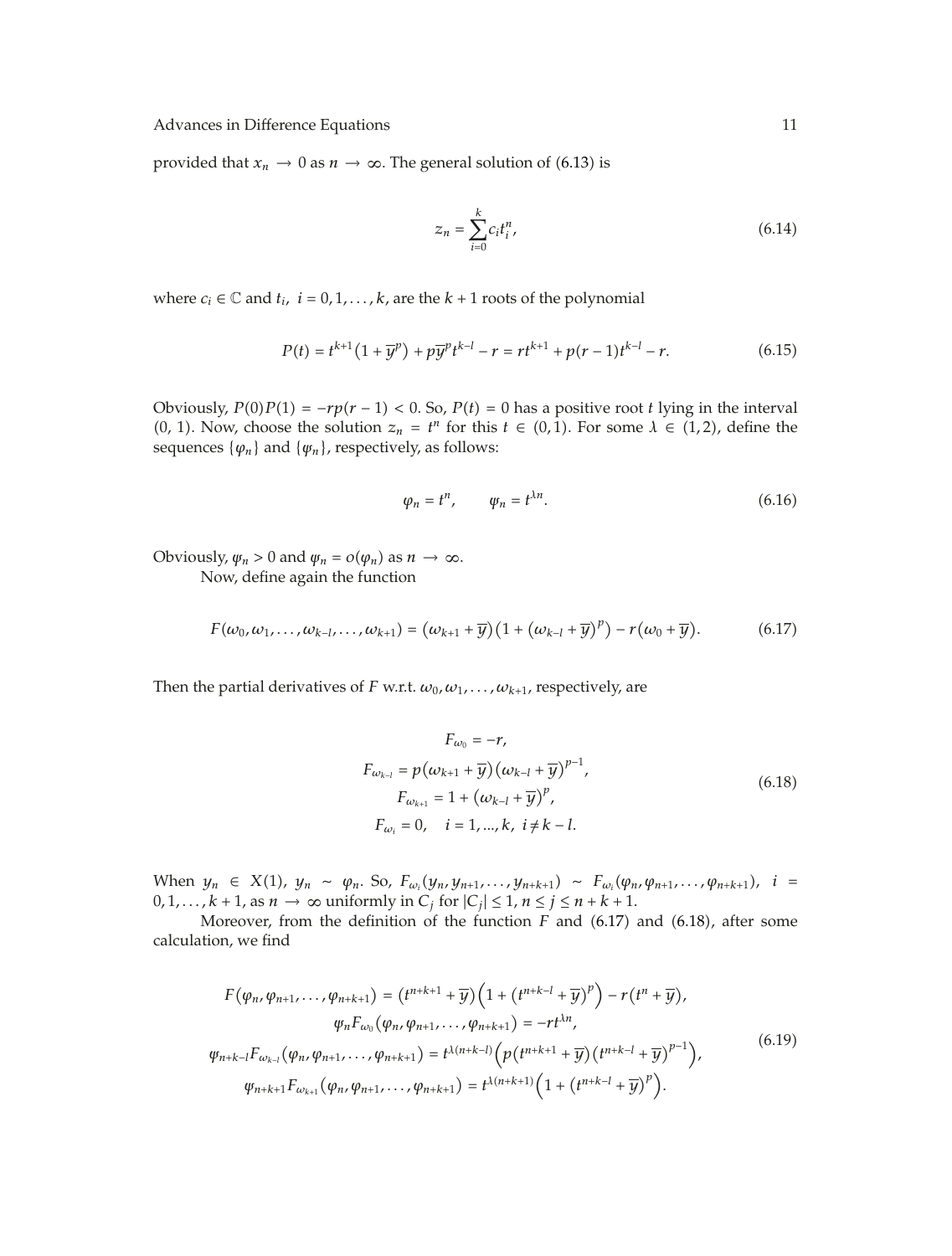Now choose  $f_n = t^{\lambda n}$ . Noting

$$
F(\varphi_n, \varphi_{n+1}, \dots, \varphi_{n+k+1}) = (t^{n+k+1} + \overline{y})(1 + (t^{n+k-1} + \overline{y})^p) - r(t^n + \overline{y})
$$
  
\n
$$
= (t^{n+k+1} + \overline{y})(r + p\overline{y}^{p-1}t^{n+k-1} + O(t^{2(n+k-1)})) - r(t^n + \overline{y})
$$
  
\n
$$
= t^n (rt^{k+1} + p(r - 1)t^{k-1} - r) + (t^{n+k+1} + \overline{y})(O(t^{2(n+k-1)}))
$$
  
\n
$$
= (t^{n+k+1} + \overline{y})(O(t^{2(n+k-1)})),
$$
\n(6.20)

we have  $F(\varphi_n, \varphi_{n+1}, \ldots, \varphi_{n+k+1}) = o(f_n)$ . Again,

$$
\psi_{n+i} F_{\omega_i}(\varphi_n, \varphi_{n+1}, \dots, \varphi_{n+k+1}) \sim A_i f_n, i = 0, \quad k - l, k + 1,
$$
\n(6.21)

where

$$
A_0 = -r,
$$
  
\n
$$
A_{k-l} = p(r-1)t^{\lambda(k-l)},
$$
  
\n
$$
A_{k+1} = rt^{\lambda(k+1)}.
$$
\n(6.22)

Therefore, one has

$$
|A_1| + \cdots + |A_{k+1}| = p(r-1)t^{\lambda(k-l)} + rt^{\lambda(k+1)} < p(r-1)t^{k-l} + rt^{k+1} = r = |A_0|.\tag{6.23}
$$

Up to here, all conditions of Lemma 6.3 with  $m = k + 1$  and  $s = 0$  are satisfied. Accordingly, we see that, for arbitrary  $\epsilon \in (0,1)$  and for sufficiently large *n*, say  $n \ge N_0 \in \mathbb{N}$ , (6.12) has a solution  $\{x_n\}_{n=k}^{\infty}$  in the stripe  $\varphi_n - \varepsilon \varphi_n \leq x_n \leq \varphi_n + \varepsilon \varphi_n$ ,  $n \geq N_0$ , where  $\varphi_n$  and  $\varphi_n$  are as defined in (6.16). Because  $\varphi_n - \varepsilon \varphi_n > \varphi_n - \varphi_n = t^n - t^{\lambda n} > 0$ ,  $x_n > 0$  for  $n \ge N_0$ . Thus, (1.3) *<sup>n</sup>* <sup>−</sup> *t* has a solution  $\{y_n\}_{n=-k}^{\infty}$  satisfying  $y_n = x_n + \overline{y} > \overline{y}$  for  $n \ge N_0$ . Since (1.3) is an autonomous equation  $\{y_n\}_{n=-k}^{\infty}$  still is its solution which ovidently satisfies  $y_n \ge \overline{y}$  for  $n \ge -k$ equation,  $\{y_{n+N_0+k}\}_{n=-k}^{\infty}$  still is its solution, which evidently satisfies  $y_{n+N_0+k} > \overline{y}$  for  $n \geq -k$ .<br>Therefore, the proof is complete Therefore, the proof is complete.

*Remark 6.4.* If we take  $\varphi_n = -t^n$  in (6.16), then  $\varphi_n + \varepsilon \varphi_n < -t^n + t^{\lambda n} < 0$ . At this time, (1.3)<br>recesses solutions  $\{u_n\}_{n=0}^{\infty}$  which remain below its equilibrium for all  $n > k$  that is (1.3) possesses solutions  $\{y_n\}_{n=-k}^{\infty}$  which remain below its equilibrium for all  $n \geq -k$ , that is, (1.3) has solutions with a single negative semicycle.

*Remark 6.5.* The appropriate equation (6.12) is just the linearized equation of (1.3) associated with  $\overline{y}_2$ .

*Remark 6.6.* The existence and asymptotic behavior of nonoscillatory solution of special cases of 1.3 has not been found to be considered in the known literatures.